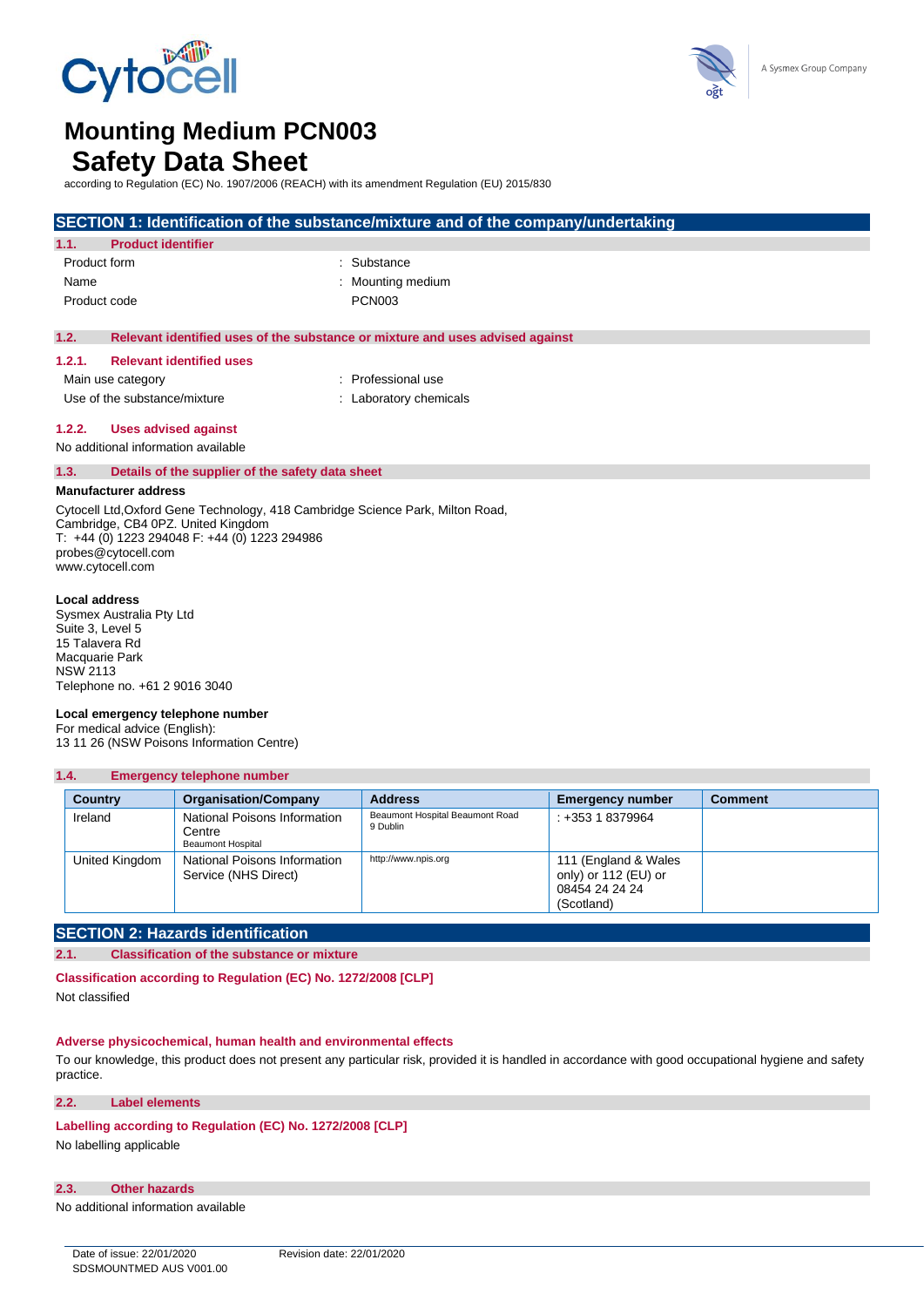



### **SECTION 3: Composition/information on ingredients**

| <b>Supstance</b> |
|------------------|
|                  |

Name : Mounting Medium PCN003

| <b>Name</b> | <b>Product identifier</b>                                                 | $\frac{9}{6}$ | <b>Classification according to</b><br><b>Regulation (EC) No.</b><br>1272/2008 [CLP] |
|-------------|---------------------------------------------------------------------------|---------------|-------------------------------------------------------------------------------------|
| glycerol    | (CAS No) 56-81-5<br>(EC no) 200-289-5<br>(REACH-no) 01-2119471987-18-XXXX | $>= 80$       | Not classified                                                                      |

Full text of H-statements: see section 16

| 3.2.           | <b>Mixture</b>                                                      |                                                                                                                                                              |
|----------------|---------------------------------------------------------------------|--------------------------------------------------------------------------------------------------------------------------------------------------------------|
| Not applicable |                                                                     |                                                                                                                                                              |
|                | <b>SECTION 4: First aid measures</b>                                |                                                                                                                                                              |
| 4.1.           | <b>Description of first aid measures</b>                            |                                                                                                                                                              |
|                | First-aid measures after inhalation                                 | : Remove person to fresh air and keep comfortable for breathing.                                                                                             |
|                | First-aid measures after skin contact                               | Wash skin with plenty of water.                                                                                                                              |
|                | First-aid measures after eye contact                                | Rinse eyes with water as a precaution.                                                                                                                       |
|                | First-aid measures after ingestion                                  | : Call a poison center or a doctor if you feel unwell.                                                                                                       |
| 4.2.           | Most important symptoms and effects, both acute and delayed         |                                                                                                                                                              |
|                | No additional information available                                 |                                                                                                                                                              |
| 4.3.           |                                                                     | Indication of any immediate medical attention and special treatment needed                                                                                   |
|                | Treat symptomatically.                                              |                                                                                                                                                              |
|                | <b>SECTION 5: Firefighting measures</b>                             |                                                                                                                                                              |
| 5.1.           | <b>Extinguishing media</b>                                          |                                                                                                                                                              |
|                | Suitable extinguishing media                                        | : Water spray. Dry powder. Foam. Carbon dioxide.                                                                                                             |
| 5.2.           | Special hazards arising from the substance or mixture               |                                                                                                                                                              |
| fire           | Hazardous decomposition products in case of                         | : Toxic fumes may be released.                                                                                                                               |
| 5.3.           | <b>Advice for firefighters</b>                                      |                                                                                                                                                              |
|                | Protection during firefighting                                      | Do not attempt to take action without suitable protective equipment. Self-contained breathing<br>apparatus. Complete protective clothing.                    |
|                | <b>SECTION 6: Accidental release measures</b>                       |                                                                                                                                                              |
|                |                                                                     |                                                                                                                                                              |
| 6.1.           | Personal precautions, protective equipment and emergency procedures |                                                                                                                                                              |
| 6.1.1.         | For non-emergency personnel                                         |                                                                                                                                                              |
|                | <b>Emergency procedures</b>                                         | : Ventilate spillage area.                                                                                                                                   |
| 6.1.2.         | For emergency responders                                            |                                                                                                                                                              |
|                | Protective equipment                                                | Do not attempt to take action without suitable protective equipment. For further information<br>refer to section 8: "Exposure controls/personal protection". |
| 6.2.           | <b>Environmental precautions</b>                                    |                                                                                                                                                              |
|                | Avoid release to the environment.                                   |                                                                                                                                                              |
| 6.3.           | Methods and material for containment and cleaning up                |                                                                                                                                                              |
|                | Methods for cleaning up                                             | : Take up liquid spill into absorbent material.                                                                                                              |
|                | Other information                                                   | Dispose of materials or solid residues at an authorized site.                                                                                                |
| 6.4.           | <b>Reference to other sections</b>                                  |                                                                                                                                                              |
|                | For further information refer to section 13.                        |                                                                                                                                                              |
|                | <b>SECTION 7: Handling and storage</b>                              |                                                                                                                                                              |
| 7.1.           | <b>Precautions for safe handling</b>                                |                                                                                                                                                              |
|                | Precautions for safe handling                                       | : Ensure good ventilation of the work station. Wear personal protective equipment.                                                                           |
|                | Hygiene measures                                                    | Do not eat, drink or smoke when using this product. Always wash hands after handling the<br>product.                                                         |
| 7.2.           | Conditions for safe storage, including any incompatibilities        |                                                                                                                                                              |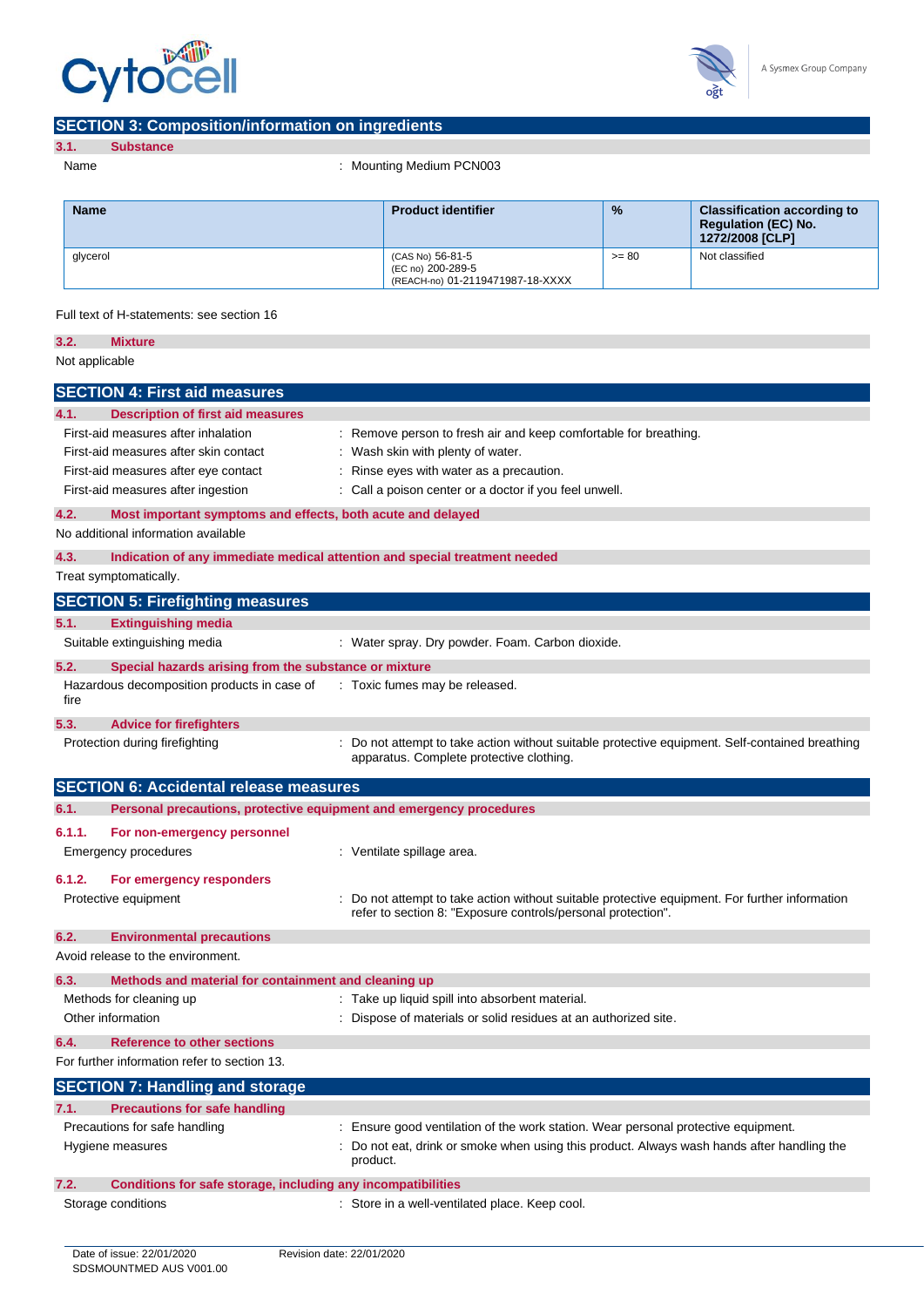



No additional information available

### **SECTION 8: Exposure controls/personal protection**

| 8.1.<br><b>Control parameters</b> |                                                            |                                                                                                                                                  |
|-----------------------------------|------------------------------------------------------------|--------------------------------------------------------------------------------------------------------------------------------------------------|
| qlycerol (56-81-5)                |                                                            |                                                                                                                                                  |
| Belgium                           | Local name                                                 | Glycérine (brouillard)                                                                                                                           |
| Belgium                           | Limit value $(mq/m3)$                                      | 10 mg/m <sup>3</sup> (Glycérine (brouillard); Belgium; Time-<br>weighted average exposure limit 8 h)                                             |
| Croatia                           | Local name                                                 | Glicerol                                                                                                                                         |
| Croatia                           | GVI (granična vrijednost izloženosti) (mg/m <sup>3</sup> ) | $10 \text{ mg/m}^3$                                                                                                                              |
| <b>Czech Republic</b>             | Local name                                                 | Glycerol, mlha                                                                                                                                   |
| <b>Czech Republic</b>             | Expoziční limity (PEL) (mg/m <sup>3</sup> )                | $10 \text{ mg/m}^3$                                                                                                                              |
| Czech Republic                    | Expoziční limity (PEL) (ppm)                               | $2,4$ ppm                                                                                                                                        |
| <b>Czech Republic</b>             | Expoziční limity (NPK-P) (mg/m <sup>3</sup> )              | 15 mg/ $m3$                                                                                                                                      |
| Czech Republic                    | Expoziční limity (NPK-P) (ppm)                             | $3,7$ ppm                                                                                                                                        |
| Estonia                           | Local name                                                 | Glütseriin (glütserool, 1, 2, 3-propaantriool)                                                                                                   |
| Estonia                           | OEL TWA (mg/m <sup>3</sup> )                               | $10 \text{ mg/m}^3$                                                                                                                              |
| Finland                           | Local name                                                 | Glyseroli                                                                                                                                        |
| Finland                           | HTP-arvo (8h) (mg/m <sup>3</sup> )                         | $20 \text{ mg/m}^3$                                                                                                                              |
| France                            | Local name                                                 | Glycérine (aérosols de)                                                                                                                          |
| France                            | $VME$ (mg/m <sup>3</sup> )                                 | 10 mg/m <sup>3</sup> (Glycérine (aérosols de); France; Time-<br>weighted average exposure limit 8 h; VL: Valeur non<br>réglementaire indicative) |
| Greece                            | OEL TWA (mg/m <sup>3</sup> )                               | 10 mg/m $3$                                                                                                                                      |
| Ireland                           | Local name                                                 | Glycerol, mist                                                                                                                                   |
| Ireland                           | OEL (8 hours ref) (mg/m <sup>3</sup> )                     | $10 \text{ mg/m}^3$                                                                                                                              |
| Poland                            | Local name                                                 | Glicerol aerozole                                                                                                                                |
| Poland                            | $NDS$ (mg/m <sup>3</sup> )                                 | 10 mg/m $3$                                                                                                                                      |
| Portugal                          | Local name                                                 | Glicerina, névoas                                                                                                                                |
| Portugal                          | OEL TWA (mg/m <sup>3</sup> )                               | $10 \text{ mg/m}^3$                                                                                                                              |
| Spain                             | Local name                                                 | Glicerina                                                                                                                                        |
| Spain                             | $VLA-ED$ (mg/m <sup>3</sup> )                              | 10 mg/m <sup>3</sup> nieblas                                                                                                                     |
| United Kingdom                    | Local name                                                 | Glycerol                                                                                                                                         |
| United Kingdom                    | WEL TWA (mg/m <sup>3</sup> )                               | 10 mg/m <sup>3</sup> Glycerol, mist; United Kingdom; Time-<br>weighted average exposure limit 8 h; Workplace<br>exposure limit (EH40/2005)       |
| Switzerland                       | Local name                                                 | Glycérine                                                                                                                                        |
| Switzerland                       | $VME$ (mg/m <sup>3</sup> )                                 | 50 mg/m $3$                                                                                                                                      |
| Switzerland                       | $VLE$ (mg/m <sup>3</sup> )                                 | $100$ mg/m <sup>3</sup>                                                                                                                          |
| Switzerland                       | Remark (CH)                                                | 4x15                                                                                                                                             |
| Australia                         | Local name                                                 | Glycerin mist                                                                                                                                    |
| Australia                         | TWA (mg/m <sup>3</sup> )                                   | $10$ mg/m <sup>3</sup>                                                                                                                           |
| Australia                         | Remark (AU)                                                | (a)                                                                                                                                              |
| USA - ACGIH                       | Local name                                                 | Glycerin mist                                                                                                                                    |
| USA - ACGIH                       | Remark (ACGIH)                                             | URT irr                                                                                                                                          |

### **8.2. Exposure controls**

| Appropriate engineering controls | : Ensure good ventilation of the work station.                             |
|----------------------------------|----------------------------------------------------------------------------|
| Hand protection                  | : Protective gloves                                                        |
| Eye protection                   | : Safety glasses                                                           |
| Skin and body protection         | : Wear suitable protective clothing                                        |
| Respiratory protection           | : In case of insufficient ventilation, wear suitable respiratory equipment |

Environmental exposure controls : Avoid release to the environment.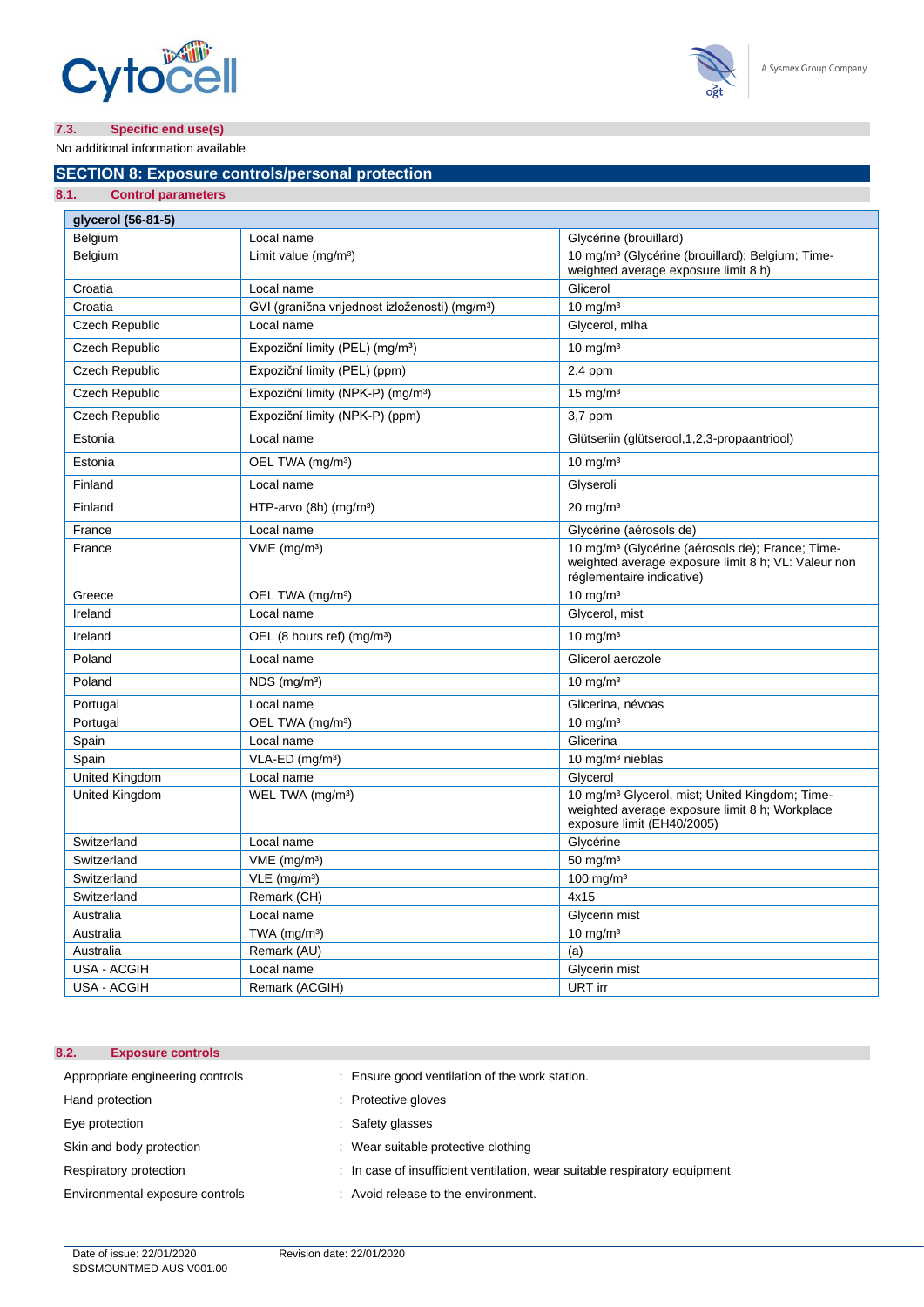



### **SECTION 9: Physical and chemical properties**

| 9.1.  | Information on basic physical and chemical properties |                |                    |
|-------|-------------------------------------------------------|----------------|--------------------|
|       | Physical state                                        | $\ddot{\cdot}$ | Liquid             |
|       | Appearance                                            |                | Colourless liquid. |
|       | Colour                                                |                | Colourless.        |
| Odour |                                                       |                | Odourless.         |
|       | Odour threshold                                       |                | No data available  |
| рH    |                                                       |                | No data available  |
|       | Relative evaporation rate (butylacetate=1)            |                | No data available  |
|       | Melting point                                         |                | Not applicable     |
|       | Freezing point                                        |                | No data available  |
|       | Boiling point                                         |                | No data available  |
|       | Flash point                                           |                | No data available  |
|       | Auto-ignition temperature                             |                | No data available  |
|       | Decomposition temperature                             |                | No data available  |
|       | Flammability (solid, gas)                             |                | Not applicable     |
|       | Vapour pressure                                       |                | No data available  |
|       | Relative vapour density at 20 °C                      |                | No data available  |
|       | Relative density                                      |                | No data available  |
|       | Solubility                                            |                | No data available  |
|       | Log Pow                                               |                | No data available  |
|       | Viscosity, kinematic                                  |                | No data available  |
|       | Viscosity, dynamic                                    |                | No data available  |
|       | <b>Explosive properties</b>                           |                | No data available  |
|       | Oxidising properties                                  |                | No data available  |
|       | <b>Explosive limits</b>                               |                | No data available  |
|       |                                                       |                |                    |

### **9.2. Other information**

No additional information available

| <b>SECTION 10: Stability and reactivity</b> |                                                                                                      |  |  |
|---------------------------------------------|------------------------------------------------------------------------------------------------------|--|--|
| <b>Reactivity</b><br>10.1.                  |                                                                                                      |  |  |
|                                             | The product is non-reactive under normal conditions of use, storage and transport.                   |  |  |
| 10.2.<br><b>Chemical stability</b>          |                                                                                                      |  |  |
| Stable under normal conditions.             |                                                                                                      |  |  |
| 10.3.                                       | <b>Possibility of hazardous reactions</b>                                                            |  |  |
|                                             | No dangerous reactions known under normal conditions of use.                                         |  |  |
| <b>Conditions to avoid</b><br>10.4.         |                                                                                                      |  |  |
|                                             | None under recommended storage and handling conditions (see section 7).                              |  |  |
| Incompatible materials<br>10.5.             |                                                                                                      |  |  |
| No additional information available         |                                                                                                      |  |  |
| 10.6.                                       | <b>Hazardous decomposition products</b>                                                              |  |  |
|                                             | Under normal conditions of storage and use, hazardous decomposition products should not be produced. |  |  |

| <b>SECTION 11: Toxicological information</b>     |                                          |  |
|--------------------------------------------------|------------------------------------------|--|
| 11.1.<br>Information on toxicological effects    |                                          |  |
| Acute toxicity                                   | : Not classified                         |  |
| qlycerol (56-81-5)                               |                                          |  |
| LD50 oral rat                                    | 27200 mg/kg (Rat; Experimental value)    |  |
| LC50 inhalation rat (mg/l)                       | > 2,75 mg/l/4h (Rat; Experimental value) |  |
| Skin corrosion/irritation                        | : Not classified                         |  |
| Serious eye damage/irritation                    | : Not classified                         |  |
| Respiratory or skin sensitisation                | : Not classified                         |  |
| Germ cell mutagenicity                           | : Not classified                         |  |
| Carcinogenicity                                  | : Not classified                         |  |
| Reproductive toxicity                            | : Not classified                         |  |
| Specific target organ toxicity (single exposure) | : Not classified                         |  |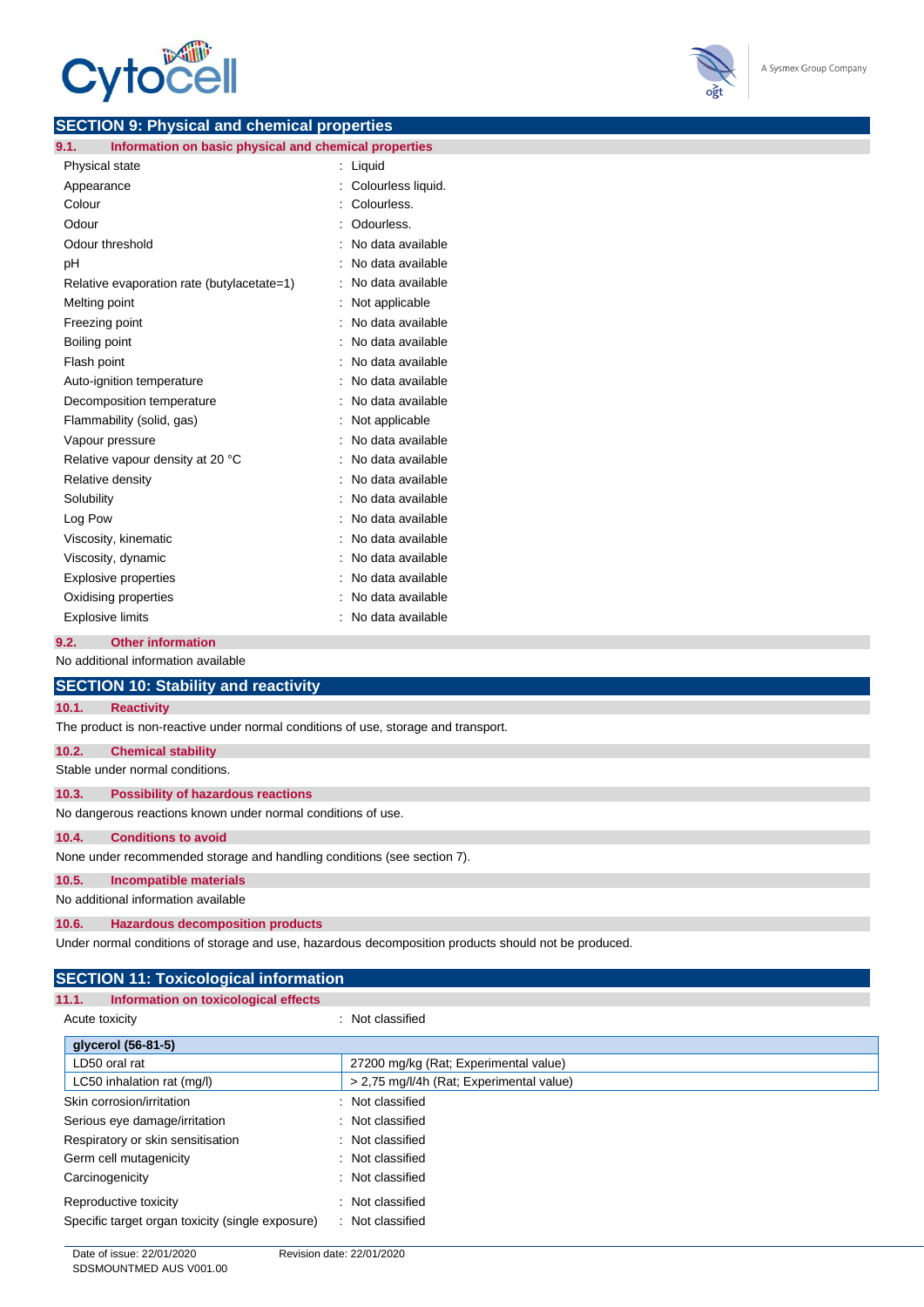



| Specific target organ toxicity (repeated<br>exposure) | : Not classified |
|-------------------------------------------------------|------------------|
| Aspiration hazard                                     | : Not classified |

### **SECTION 12: Ecological information 12.1. Toxicity**

|                   | 14. L.<br><b>TOXIGILY</b> |                                                                                                                            |  |
|-------------------|---------------------------|----------------------------------------------------------------------------------------------------------------------------|--|
| Ecology - general |                           | : The product is not considered harmful to aquatic organisms nor to cause long-term adverse<br>effects in the environment. |  |
|                   | glycerol (56-81-5)        |                                                                                                                            |  |
|                   | LC50 fish 1               | 54000 mg/l (LC50; 96 h; Salmo gairdneri; Static system; Fresh water)                                                       |  |
|                   | EC50 Daphnia 1            | > 10000 mg/l (EC50; 24 h; Daphnia magna; Static system; Fresh water)                                                       |  |
|                   | Threshold limit algae 1   | > 10000 mg/l (EC0; 8 days; Scenedesmus quadricauda; Static system; Fresh water)                                            |  |

### **12.2. Persistence and degradability**

| glycerol (56-81-5)              |                                 |  |
|---------------------------------|---------------------------------|--|
| Persistence and degradability   | Readily biodegradable in water. |  |
| Biochemical oxygen demand (BOD) | $0.87$ g $O2$ /g substance      |  |
| Chemical oxygen demand (COD)    | 1,16 g $O_2/g$ substance        |  |
| ThOD                            | 1,217 g $O_2/g$ substance       |  |
| BOD (% of ThOD)                 | 0.71                            |  |

### **12.3. Bioaccumulative potential**

| glycerol (56-81-5)        |                                                            |
|---------------------------|------------------------------------------------------------|
| Log Pow                   | 75 (Experimental value; Equivalent or similar to OECD 107) |
| Bioaccumulative potential | , Bioaccumulation: Not applicable.                         |
|                           |                                                            |

### **12.4. Mobility in soil**

|                                                    | glycerol (56-81-5) |                              |
|----------------------------------------------------|--------------------|------------------------------|
|                                                    | Surface tension    | 0,0634 N/m (20 °C; 1000 g/l) |
| 12.5.<br><b>Results of PBT and vPvB assessment</b> |                    |                              |

No additional information available

#### **12.6. Other adverse effects**

No additional information available

### **SECTION 13: Disposal considerations 13.1. Waste treatment methods**

Waste treatment methods : Dispose of contents/container in accordance with licensed collector's sorting instructions. Waste disposal recommendations : Avoid release to the environment.

### **SECTION 14: Transport information**

| In accordance with ADR / RID / IMDG / IATA / ADN |                                   |                |                |                |
|--------------------------------------------------|-----------------------------------|----------------|----------------|----------------|
| <b>ADR</b>                                       | <b>IMDG</b>                       | <b>IATA</b>    | <b>ADN</b>     | <b>RID</b>     |
| <b>UN number</b><br>14.1.                        |                                   |                |                |                |
| Not applicable                                   | Not applicable                    | Not applicable | Not applicable | Not applicable |
| 14.2.                                            | UN proper shipping name           |                |                |                |
| Not applicable                                   | Not applicable                    | Not applicable | Not applicable | Not applicable |
| Not applicable                                   | Not applicable                    | Not applicable | Not applicable | Not applicable |
| 14.3.                                            | <b>Transport hazard class(es)</b> |                |                |                |
| Not applicable                                   | Not applicable                    | Not applicable | Not applicable | Not applicable |
| Not applicable                                   | Not applicable                    | Not applicable | Not applicable | Not applicable |
| 14.4.<br><b>Packing group</b>                    |                                   |                |                |                |
| Not applicable                                   | Not applicable                    | Not applicable | Not applicable | Not applicable |
| <b>Environmental hazards</b><br>14.5.            |                                   |                |                |                |
| Not applicable                                   | Not applicable                    | Not applicable | Not applicable | Not applicable |
| No supplementary information available           |                                   |                |                |                |